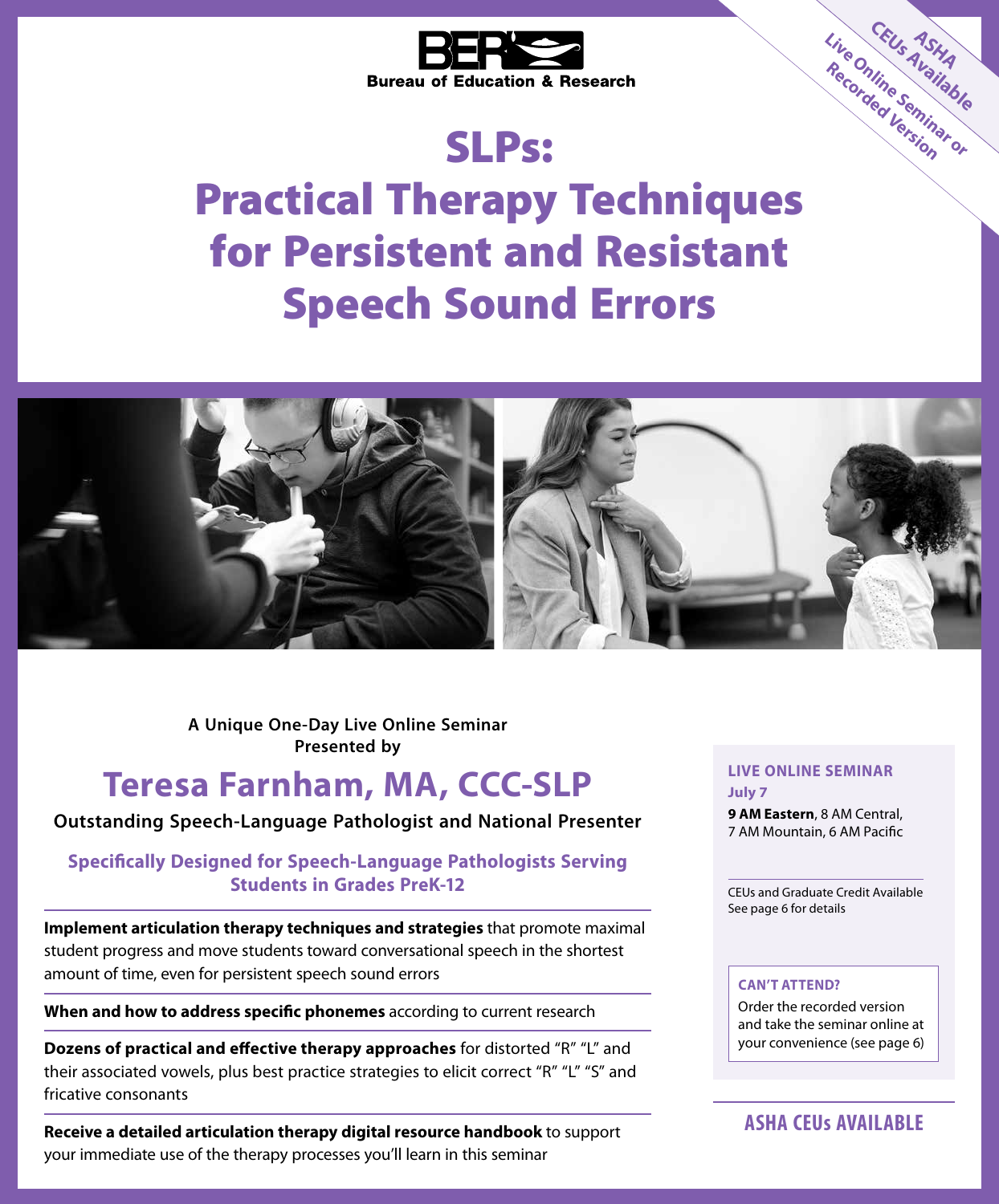# **Ten Key Benefits of Attending**

"Thank you so much for this groundbreaking information!"

**SYLVIA HAW, SLP**



**Who Should Attend**

Speech-Language Pathologists Serving Students in Grades PreK-12 **1. Maximize Your Students' Productivity While Minimizing Their Time in Treatment for Persistent Articulation Errors**

Utilize proven methods to facilitate a correct "R," "L," "S," "Z," "Sh," "Ch," "J," and R- and L-controlled vowels at all levels of difficulty

- **2. Strategically Apply Your Phonetic Knowledge to Elicit Correct Sound Production** Provide effective cognitive-linguistic links to enable your students to use their current understanding and use of speech sounds to produce new, correct speech sounds
- **3. Promote Rapid Speech Sound Mastery Among Your Students**

Developmental norms for acquisition of speech sounds have changed with new research … Find out what this means for your practice, and use this information to accelerate your students' progress

**4. Manage Stubborn Articulation Cases More Effectively**

challenged and successful from the start

Learn proven methods to remediate your most challenging cases involving "R," frontal lisp or lateral lisp … Reduce therapy time, increase students' rate of progress, decrease out-of-class time and feel more in control of your schedule

- **5. Use Multiple Levels of Difficulty Throughout the Therapy Process to Enhance Student Acquisition and Carryover of Target Sounds** Ensure success by incorporating varying levels of difficulty to keep students engaged,
- **6. Apply Carefully Selected Implementation Models to Diminish Articulation Errors Before They Become "Articulation Problems"**

Adapt implementation practices to reduce the overall duration of therapy, while providing greater intensity or "dosage" early in the process … Learn how strategic, timely intervention can prevent speech sound errors from becoming "persistent and resistant"

- **7. Plan for Dismissal from R (or Any Other Sound) Therapy From the Very First Day** Utilize intervention techniques, electronic tools, and targeted linguistic elicitation strategies to rapidly move your student from "oo" to "R" in practice and in conversation
- **8. Teach Your Students to More Accurately Evaluate Their Own Sound Production** Learn about tools available at little or no cost that provide visual feedback, so your students can quickly learn to self-monitor accurately, resulting in more rapid carry-over of sounds to conversation
- **9. Use the Power of Communication and Word Meanings to Spark Your Students' Desire to Excel**

Every child is motivated to communicate … Capitalize on this motivation to enhance your students' production and use of target sounds using meaning to inspire engagement at every step of the therapy process

#### **10. Receive a Detailed Articulation Therapy Digital Resource Manual**

You will receive an extensive Articulation Therapy Digital Resource Manual, filled with therapy tools and materials, strategies, and scores of elicitation techniques for "R," "L," "S," "Z," "CH," "J," and R- and L-controlled vowels … Gain new word lists, sentence elicitation and practice ideas, and materials that use meaning to reinforce correct production, plus much more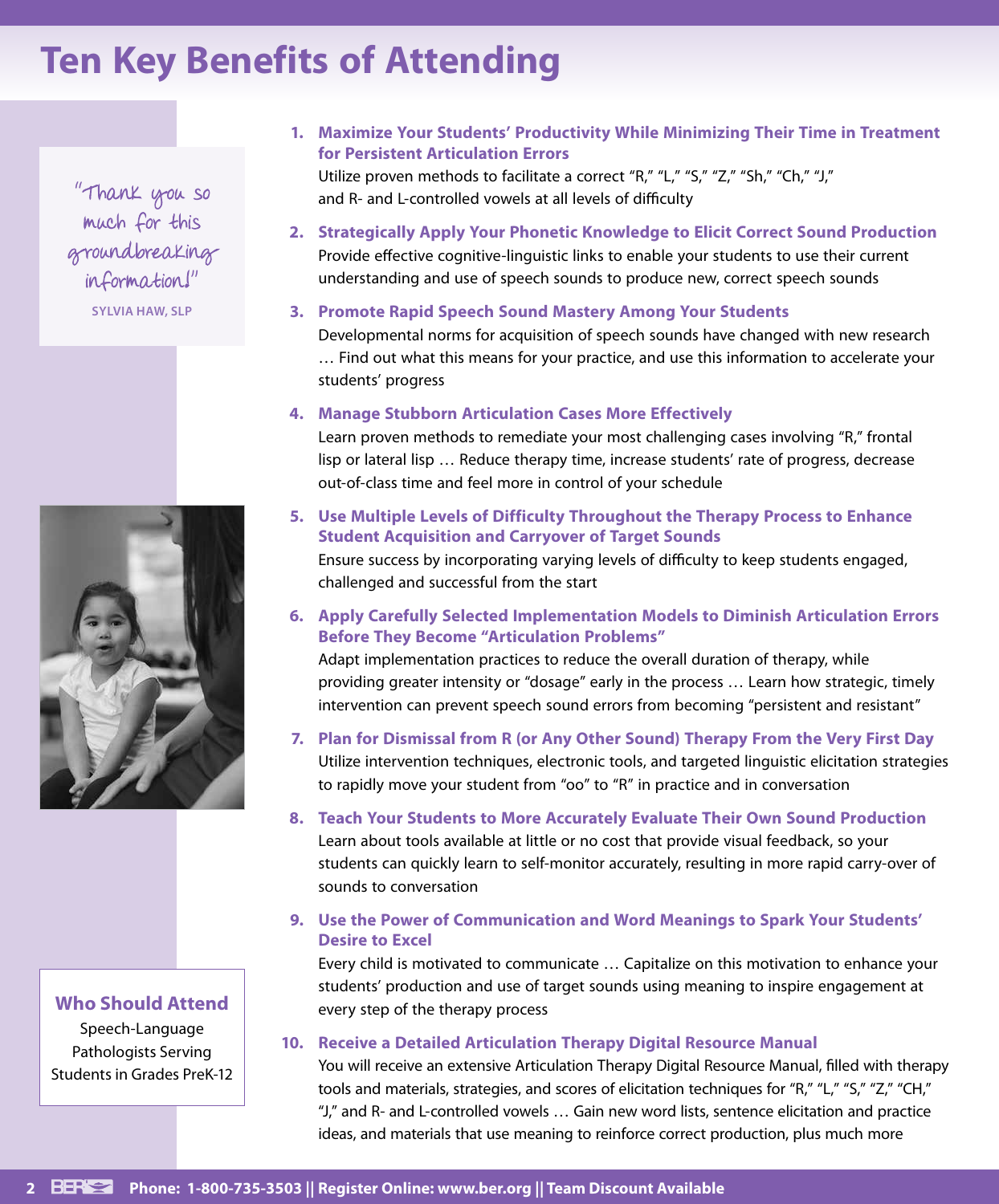# **Outstanding Strategies You Can Use Immediately**

## **What You Will Learn ...**

- **• Reduce the amount of time children are in therapy** … In most cases, long-term (more than 1-2 school years) of therapy can become a thing of the past if the right interventions are in place from the beginning
- **• Use meaning to motivate change for the R and L sounds** … Learn when, how, and why to challenge your students to modify their production of R and L to communicate clearly and precisely
- **• Determine what students are doing and not doing when they produce a distorted "R"** and techniques to personalize the shaping of their production into a correct "R"
- **• How to build oral awareness** to generate consistent placement for "R," as well "S," "Z," "Sh," "Ch," and "J"
- **• Learn how to solidify and generalize the new, correct "R" and other target sounds** … Use therapy routines that promote generalization from the start
- **• Help students analyze their own "S" production using visual tools** and learn to evaluate "S" and "Z" correctly at all levels of difficulty (isolation, words, sentences, conversation)
- **• Discover how to intervene early, directly and indirectly to reduce the number of children who have speech sound errors that require extensive therapy** … Discover what speech RtI levels look like in a successful intervention program
- **• Master screening and periodic intervention techniques that can save hours**  of therapy over the long haul
- **• Learn language-based techniques to improve multiple speech sound errors simultaneously** … Provide fast, targeted intervention for typical speech sound errors and for consonant cluster errors





# "Very engaging and usable information. One of the best seminars I've attended."

**JENNIFER SAWYER, SLP**

## **Practical Ideas and Strategies**

As an SLP, are you challenged by students who have unmistakable and persistent speech sound errors well into the later elementary years and beyond? While these children may have only one or two sounds in error, these few errors are anything but "simple and easy" to remediate. Distorted S and Z sounds, particularly lateral distortions, are frustratingly resistant to therapy, as are distorted Rs. In this seminar, outstanding speech-language pathologist and national presenter **TERESA FARNHAM** shares a variety of highly effective strategies to help reduce frustration and increase success in therapy with your most challenging speech sound cases, in part by reducing the number of "challenging cases" as early and rapidly as possible. Learn how to facilitate correct sound production through use of meaning and concurrent task sequencing across multiple levels of difficulty. Discover free and/or inexpensive electronic tools that can accelerate your students' progress by teaching them to independently monitor their sound production. Receive a wealth of information and techniques to support student success and enhance the effectiveness of therapy, even for "R" distortions and other challenging speech sound errors. Learn how to decrease your caseload by moving children to correct conversational speech sound production quickly, making your students feel more successful simply because they are! *You'll leave with an array of new ideas to strengthen your speech sound therapy program.*



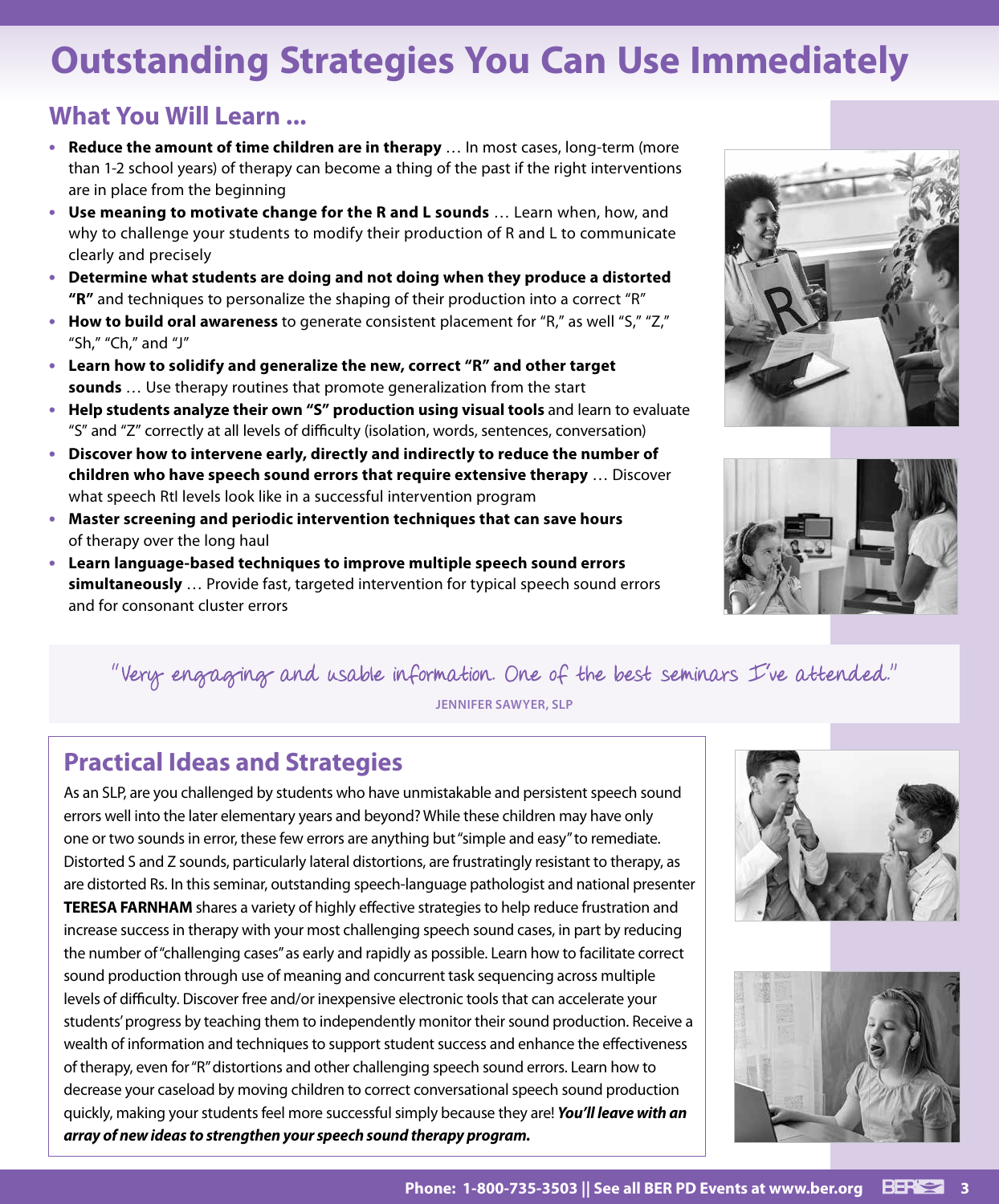# **A Message From Seminar Leader, Teresa Farnham**



### **Uniquely Qualified Instructor**

**TERESA FARNHAM** brings years of PreK-12 experience as a school-based SLP and state SLP leader. She is passionate about developing practical solutions, strategies and ideas designed to help fellow school-based SLPs maximize their effectiveness. Teresa is a popular presenter at regional, state and national levels on articulation therapy, phonological disorders, language and literacy, and practical, best-practice therapy strategies. Teresa's extensive school-based experience uniquely qualifies her to understand the challenges facing SLPs today. She authored her state's Guidelines for School-Based SLPs for Articulation and Phonology. She is also the author of *SLPs: Practical Therapy Techniques for Persistent and Resistant Speech Sound Errors*, the extensive articulation therapy digital resource handbook each participant will receive at the seminar. **Join Teresa for a fast-paced, fun and informative day filled with powerful approaches to help you propel your students who have persistent speech sound errors to communication success!**

Dear Colleague:

During my career as a school-based SLP, most years I've had at least one student whose speech sound errors steadfastly resisted improvement. Often, one of those errors was the difficult-to-elicit [r] sound. My turning point was the year that 20 sixth graders arrived in middle school needing therapy for  $[s, z, r, l$  or  $\Theta$ ]. There were not enough free minutes in their day to possibly see them all on a traditional schedule! I wondered, how could so many students still need therapy for 1-2 speech sound errors at their age? What was missing in their earlier program?

This began my quest for better understanding the constituent elements of effective therapy for speech sounds. What I found surprised me. It challenged my ideas of how to conduct a therapy session, got me thinking about frequency, intensity, and dosage as factors in student success, and spurred me on to try new and adapted approaches to treating speech sounds. I made it my personal goal to not send any students with "only" speech sound errors to the middle school. And I've been largely successful! My goal is to have no students beyond grade 2 on my caseload who have speech sound errors as their primary communication concern. In fact, now none of my students beyond grade 2 are working on any speech sounds!

How did I accomplish that? At this seminar, I want to share with you the best of what I have found to be successful based on all my research and years of implementation experiments. Together, we will explore the variety of solutions I use to reduce or eliminate speech sound errors. The topics we'll explore include:

- Techniques for successful elicitation of target sounds which build on the student's current phonetic understanding
- Using meaning as a motivator of speech sound change
- The effectiveness of different therapy models for single sound errors
- Therapy routines that enhance response rates
- Use of technology (some of it FREE!) to promote better self-monitoring by students and to help each student take ownership of his or her speech production
- Intervention models that have the potential to prevent persistent speech sound errors with relatively low time investment

Join me for a day full of sharing information with colleagues from all around your region and leave with many new tools and materials that you can use right away!

Sincerely,<br>*Sees a Facycham* 

Teresa Farnham, MA, CCC-SLP

**P.S. The articulation therapy digital resource handbook you'll receive at my seminar is filled with new ideas and ready-to-duplicate materials you can use tomorrow!**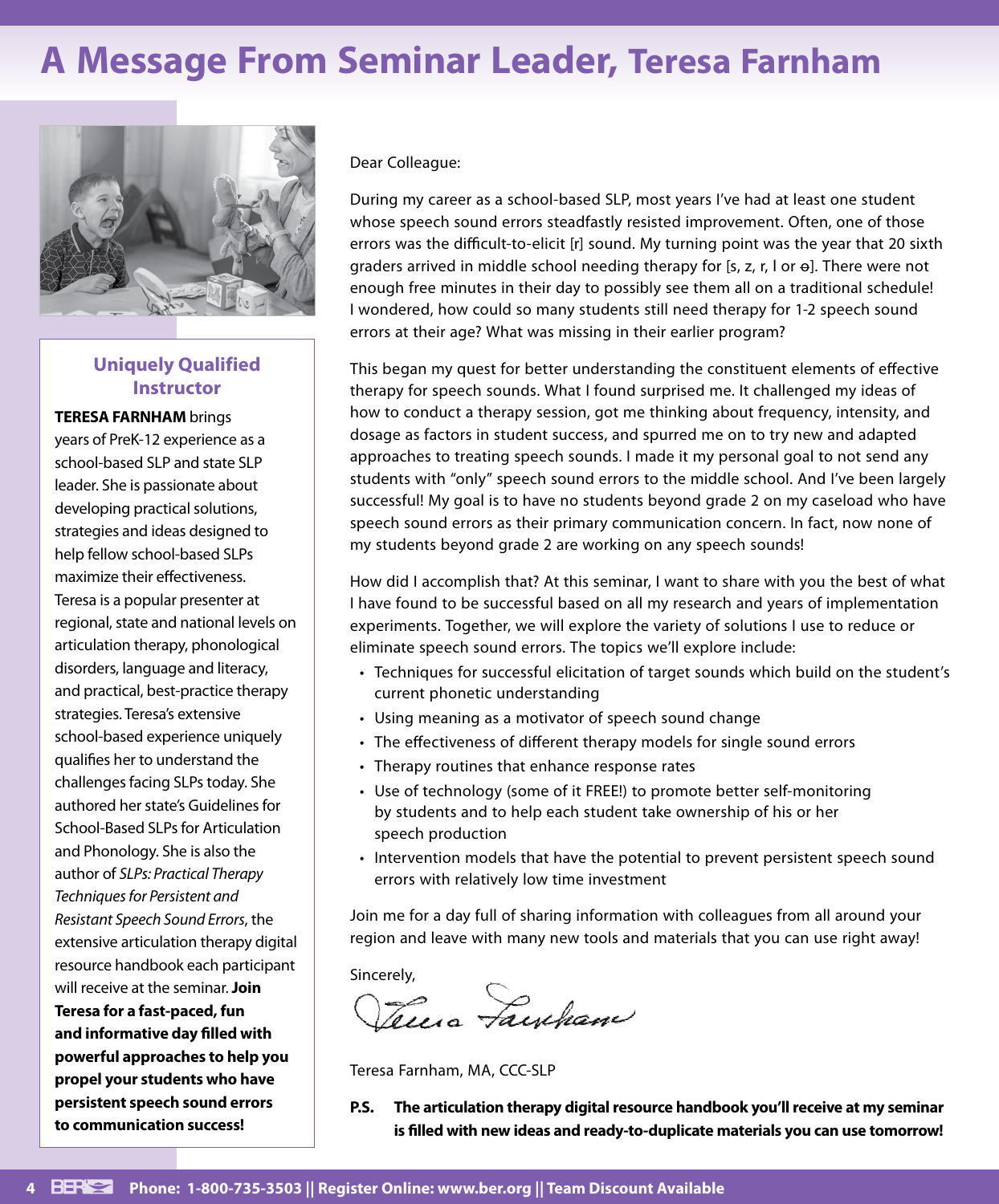# **What Your Colleagues Say About Teresa Farnham**

| "Very practical information presented in a dynamic way! I am leaving with great        |                             |  |
|----------------------------------------------------------------------------------------|-----------------------------|--|
| treatment ideas and renewed hope for my students."                                     | Karen Duda, SLP             |  |
| "Wow! Teresa was well organized and informative!"                                      | Diane Shelton, SLP          |  |
| "I thoroughly enjoyed the day. <b>Extremely applicable and incredibly useful</b> to my |                             |  |
| daily work."                                                                           | <b>Emily Faulkner, SLP</b>  |  |
| " <b>So informative and practical.</b> Information I can take with me and implement    |                             |  |
| immediately."                                                                          | Teresa Brookman, SLP        |  |
| "Very practical and useful. Can go right home and begin!"                              | <b>Brooke O'Rourke, SLP</b> |  |
| "Excellent! Lots of really good ideas! I can't wait to try this in my speech groups!   |                             |  |
| Thank you so much!"                                                                    | Cynthia Mikesell, SLP       |  |

*"Very engaging, novel approaches. Helpful stories of experiences with real students."*

**Elizabeth Sturgill, SLP**



# **About BER Seminars**

#### **Outstanding Instructors**

All programs are led by outstanding, top-rated BER national trainers

#### **Extensive Digital Resource Handbook**

You'll receive an extensive digital Resource Handbook full of practical strategies and resources.

#### **Highly Interactive**

You'll be able to ask questions, consult with the instructor, and share ideas with other participants

#### **Program Guarantee**

As we have for 44 years, we guarantee the high quality of our programs. If you are not satisfied, we'll give you a 100% refund.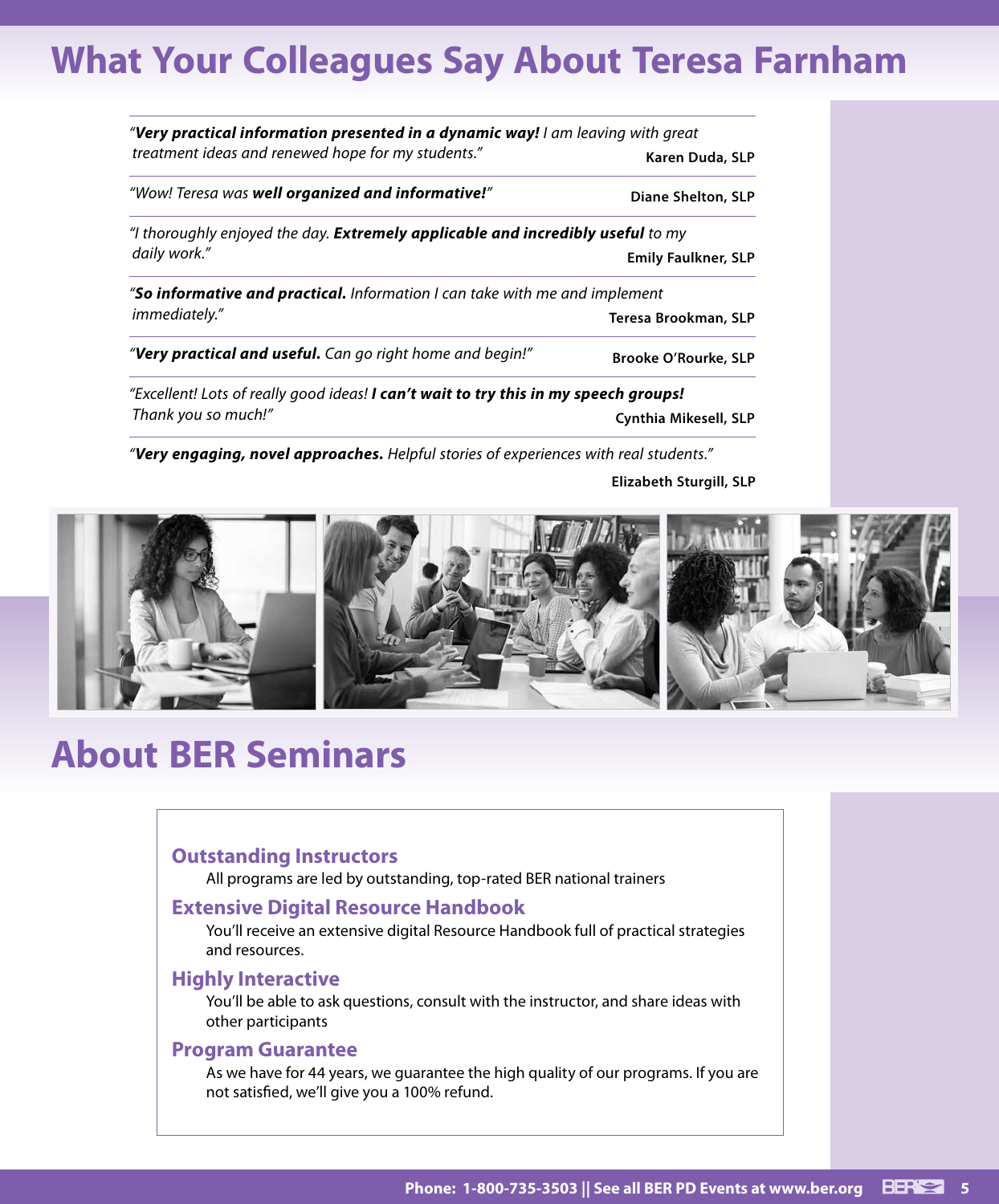# **Special Benefits of Attending**



I have several students that I can use this information with starting tomorrow!" **KELLY TAYLOR, SLP**

## **On-Site Training**

Most BER seminars can be brought to your school or district in-person or online. See the options at www.ber.org/onsite or call 877-857-8964 to speak to one of our On-Site Training Consultants.

### **Extensive Articulation Therapy Digital Resource Handbook**

You will receive an extensive digital resource handbook giving you access to countless strategies. The handbook includes:

- Step-by-step speech sound elicitation treatment techniques
- Resources for activities at multiple levels of perceived difficulty (isolation, syllables, words, sentences) for you to use from the very first day of intervention
- Materials that support student use of technology supports throughout the week to achieve correct sound practice even in your absence
- Meaning-based activities for speech sound practice

#### **ASHA CEUs Available**



Intermediate level, Professional area 0.50 ASHA CEUs

Bureau of Education and Research is approved by the Continuing Education Board of the American Speech-Language-Hearing Association (ASHA) to provide continuing education activities in speech-language pathology and audiology. See course information for number of ASHA CEUs, instructional level and content area. ASHA CE Provider approval does not imply endorsement of Bureau of Education and Research course content, specific products, or clinical procedures.

ASHA-Required Disclosure Statement for Teresa Farnham:

Financial: Presenter for the Bureau of Education & Research and receives honorarium compensation. Nonfinancial: No relevant nonfinancial relationships exist.

**Please bring your ASHA Account Number to the seminar** I am so excited!<br>if you will be completing paperwork for the ASHA CE Registry.

### **Meet Inservice Requirements / Earn State CEUs**

Participants of Live Online Seminars and those completing the Recorded Version online can receive a certificate of participation that may be used to verify five continuing education hours. For details about state CEUs available, visit www.ber.org/ceus

### **Earn One to Four Graduate Semester Credits**



Up to four graduate level professional development University of Massachusetts credits are available with an additional fee and completion Global Anonprofi of follow up practicum activities. Details for direct

enrollment with University of Massachusetts Global, will be available at this program.

## **Can't Attend?**

### **Recorded Version of the Seminar**

A video recorded version of this seminar will be available to take online at your convenience. You'll have access to the entire course and to the extensive digital resource handbook. Optional CEUs and graduate credit available. To enroll, see registration form on page 7.

### **Related On-Demand Online Courses**

A related On Demand Video-Based Online Learning course, *SLP: Promoting Rapid Change for Children with Severe Phonological Disorders,* for Grades PreK-6, *SLPs: Enhance Therapy Effectiveness for Auditory Processing Disorder, Memory Deficits, Attention Deficit Disorder, and Language Processing,* for Grades K-12, and other related courses are available for immediate registration. To enroll, visit www.ber.org/online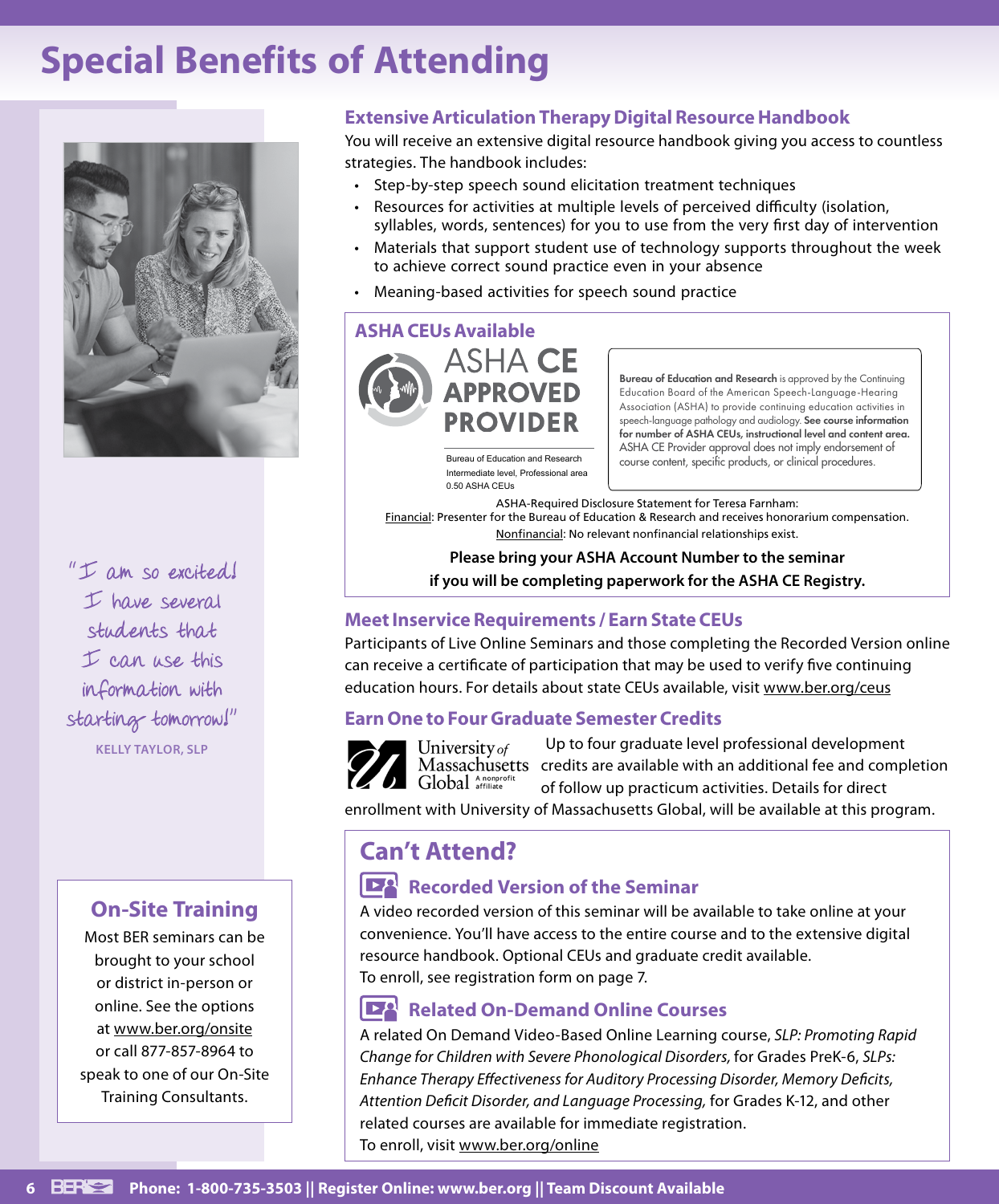# SLPs: Practical Therapy Techniques for Persistent and Resistant Speech Sound Errors

| <b>Registration (XSE2M1)</b>                                                                                           | <b>FIVE EASY WAYS TO REGISTER:</b>                                                                                                                                                                          |
|------------------------------------------------------------------------------------------------------------------------|-------------------------------------------------------------------------------------------------------------------------------------------------------------------------------------------------------------|
| $\Box$ 1. July 7, 2022 (Start time: 9 AM Eastern)<br>$-or -$                                                           | <b>REGISTER ONLINE at: www.ber.org</b>                                                                                                                                                                      |
| 2. I'd like to order the recorded version of this seminar                                                              | <b>EMAIL this form to: register@ber.org</b>                                                                                                                                                                 |
| <b>FIRST NAME</b><br><b>LAST NAME</b><br>M.I.                                                                          | PHONE toll-free: 1-800-735-3503<br>(Weekdays 5:30 am - 4:00 pm Pacific Time)                                                                                                                                |
|                                                                                                                        | FAX this form to: 1-425-453-1134                                                                                                                                                                            |
| POSITION, SUBJECT TAUGHT<br><b>GRADE LEVEL</b>                                                                         | MAIL this form to: Bureau of Education & Research<br>915 118th Avenue SE . PO Box 96068<br>Bellevue, WA 98009-9668                                                                                          |
| SEMINAR LOCATION NUMBER: _______<br>(Please see list above)                                                            |                                                                                                                                                                                                             |
| List additional registrants on a copy of this form                                                                     | <b>Program Hours</b><br>All Live Online Seminars are scheduled 9:00 a.m. - 3:30 p.m. in the time                                                                                                            |
| <b>SCHOOL NAME</b>                                                                                                     | zone indicated. Check in 15 minutes prior. Registrants will be sent login<br>information by email four days before their Live Online Seminar.                                                               |
| SCHOOL MAILING ADDRESS                                                                                                 | <b>Fee</b>                                                                                                                                                                                                  |
|                                                                                                                        | The registration fee is \$279 per person, \$259 per person for groups of<br>three or more registering at the same time. Call us at 1-800-735-3503                                                           |
| <b>CITY &amp; STATE</b><br>ZIP CODE                                                                                    | for groups of ten or more. Payment is due prior to the program.<br>Fee includes seminar registration, a certificate of participation and<br>an extensive digital resource handbook. The fee is the same for |
| <b>SCHOOL PHONE NUMBER</b><br>HOME PHONE NUMBER                                                                        | Live Online Seminars or Recorded Seminars.                                                                                                                                                                  |
| $\lambda$<br>€<br>$\lambda$                                                                                            | <b>Cancellation/Substitutions</b>                                                                                                                                                                           |
| Registration confirmations and login details are sent via e-mail                                                       | 100% of your paid registration fee will be refunded if you can't attend<br>and notify us at least 10 days before the seminar. Late cancellations                                                            |
| E-MAIL ADDRESS (REQUIRED FOR EACH REGISTRANT)                                                                          | made prior to the event date will be refunded less a \$15 service fee.<br>Substitutions may be made at any time without charge.                                                                             |
|                                                                                                                        | <b>Further Questions</b>                                                                                                                                                                                    |
| HOME MAILING ADDRESS                                                                                                   | Call the Bureau of Education & Research (800) 735-3503 or visit<br>us online at www.ber.org. The Bureau is North America's leading                                                                          |
| <b>CITY &amp; STATE</b><br>ZIP CODE                                                                                    | presenter of PD training for professional educators. Programs<br>are based on sound research, are highly practical in content and<br>consistently receive excellent evaluations.                            |
| <b>IMPORTANT - PRIORITY ID CODE: EXSE2M1</b>                                                                           | <b>Program Guarantee</b>                                                                                                                                                                                    |
|                                                                                                                        | We stand behind the high quality of our programs by providing the<br>following unconditional guarantee: If you are not satisfied with this                                                                  |
| <b>METHOD OF PAYMENT - Team Discount Available</b>                                                                     | program, we'll give you a 100% refund of your registration fee.                                                                                                                                             |
| The registration fee is \$279 per person,<br>for teams of three or more registering at the same time, the fee is \$259 |                                                                                                                                                                                                             |
| per person. Payment is due prior to the program. No cash, please.                                                      |                                                                                                                                                                                                             |
| $\Box$ A check (payable to <b>Bureau of Education &amp; Research</b> ) is attached                                     |                                                                                                                                                                                                             |
| $\Box$ A purchase order is attached, P.O. # $\Box$<br>(Be sure to include priority ID code on the P.O.)                |                                                                                                                                                                                                             |
| $\Box$ Charge my:<br>□ MasterCard<br>$\Box$ VISA<br>$\Box$ Discover                                                    |                                                                                                                                                                                                             |
| MO/YR                                                                                                                  |                                                                                                                                                                                                             |
| (Found on back of card)                                                                                                |                                                                                                                                                                                                             |
|                                                                                                                        |                                                                                                                                                                                                             |
| Please print name as it appears on card                                                                                | © 2022 Bureau of Education & Research. All rights reserved.<br>XSE2M1                                                                                                                                       |